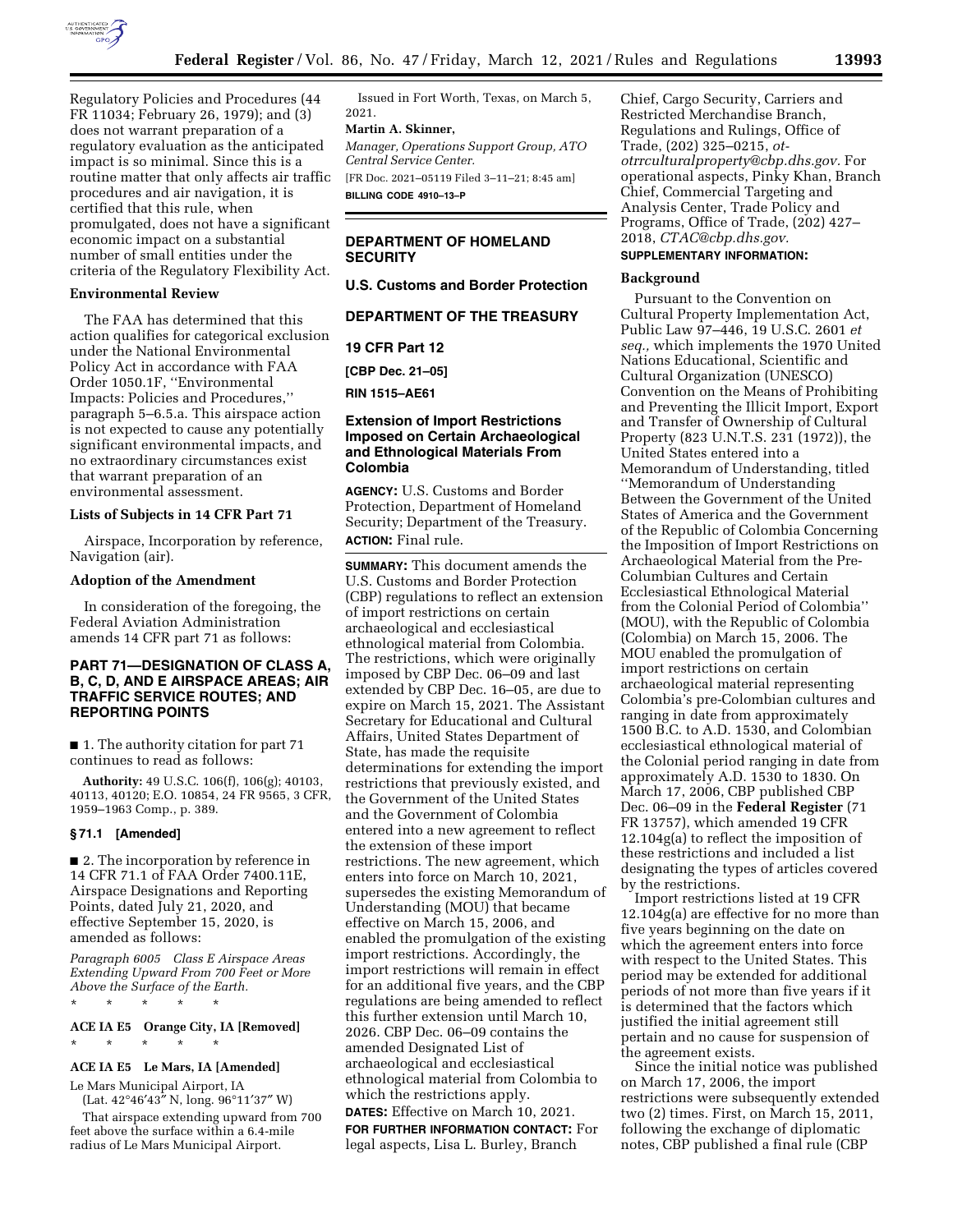Dec. 11–06) in the **Federal Register** (76 FR 13879) to extend the import restrictions for a period of five years to March 15, 2016. Second, on March 15, 2016, following the exchange of diplomatic notes, CBP published a final rule (CBP Dec. 16–05) in the **Federal Register** (81 FR 13721) to extend the import restriction for an additional fiveyear period to March 15, 2021.

On June 8, 2020, the United States Department of State proposed in the **Federal Register** (85 FR 35156) to extend the MOU between the United States and Colombia concerning the imposition of import restrictions on certain categories of archeological and ecclesiastical ethnological material from Colombia. On January 6, 2021, the Assistant Secretary for Educational and Cultural Affairs, United States Department of State, after consultation with and recommendations by the Cultural Property Advisory Committee, determined that the cultural heritage of Colombia continues to be in jeopardy from pillage of certain archaeological and ecclesiastical ethnological material, and that the import restrictions should be extended for an additional five years. Subsequently, on March 4, 2021, the Government of the United States and Government of Colombia entered into a new agreement, titled ''Agreement between the Government of the United States of America and the Government of the Republic of Colombia Concerning the Imposition of Import Restrictions on Categories of Archaeological and Ethnological Materials of the Republic of Colombia,'' which is effective on March 10, 2021. The new agreement supersedes the existing MOU that first entered into force on March 15, 2006. Pursuant to the new agreement, the import restrictions will remain in effect for an additional five years.

\* \* \* \* \*

Accordingly, CBP is amending 19 CFR 12.104g(a) to reflect the extension of the import restrictions. The restrictions on the importation of archaeological and ecclesiastical ethnological material are to continue in effect until March 10, 2026. Importation of such material from Colombia continues to be restricted through that date unless the conditions set forth in 19 U.S.C. 2606 and 19 CFR 12.104c are met.

The Designated List and additional information may also be found at the following website address: *[https://](https://eca.state.gov/cultural-heritage-center/cultural-property-advisory-committee/current-import-restrictions) [eca.state.gov/cultural-heritage-center/](https://eca.state.gov/cultural-heritage-center/cultural-property-advisory-committee/current-import-restrictions) [cultural-property-advisory-committee/](https://eca.state.gov/cultural-heritage-center/cultural-property-advisory-committee/current-import-restrictions)  [current-import-restrictions](https://eca.state.gov/cultural-heritage-center/cultural-property-advisory-committee/current-import-restrictions)* by selecting the material for ''Colombia.''

### **Inapplicability of Notice and Delayed Effective Date**

This amendment involves a foreign affairs function of the United States and is, therefore, being made without notice or public procedure under 5 U.S.C. 553(a)(1). For the same reason, a delayed effective date is not required under 5 U.S.C. 553(d)(3).

### **Regulatory Flexibility Act**

Because no notice of proposed rulemaking is required, the provisions of the Regulatory Flexibility Act (5 U.S.C. 601 *et seq.*) do not apply.

# **Executive Order 12866**

CBP has determined that this document is not a regulation or rule subject to the provisions of Executive Order 12866 because it pertains to a foreign affairs function of the United States, as described above, and therefore is specifically exempted by section 3(d)(2) of Executive Order 12866.

#### **Signing Authority**

This regulation is being issued in accordance with 19 CFR 0.1(a)(1),

pertaining to the Secretary of the Treasury's authority (or that of his/her delegate) to approve regulations related to customs revenue functions.

# **List of Subjects in 19 CFR Part 12**

Cultural property, Customs duties and inspection, Imports, Prohibited merchandise, Reporting and recordkeeping requirements.

#### **Amendment to CBP Regulations**

For the reasons set forth above, part 12 of title 19 of the Code of Federal Regulations (19 CFR part 12) is amended as set forth below:

## **PART 12—SPECIAL CLASSES OF MERCHANDISE**

■ 1. The general authority citation for part 12 and the specific authority citation for § 12.104g continue to read as follows:

**Authority:** 5 U.S.C. 301; 19 U.S.C. 66, 1202 (General Note 3(i), Harmonized Tariff Schedule of the United States (HTSUS)),  $1624$ 

\* \* \* \* \* Sections 12.104 through 12.104i also issued under 19 U.S.C. 2612;

\* \* \* \* \*

■ 2. In § 12.104g, in the table in paragraph (a) amend the entry for Colombia by removing the words ''CBP Dec. 06—09 extended by CBP Dec. 16— 05'' in the column headed ''Decision No.'', and adding in their place the words ''CBP Dec. 06—09 extended by CBP Dec. 21—05''.

■ 2. In § 12.104g, amend the table in paragraph (a) by revising the entry for Colombia to read as follows:

**§ 12.104g Specific items or categories designated by agreements or emergency actions.** 

 $(a) * * * *$ 

| State party | Cultural<br>property                                                                                                            |  |  |  | Decision No. |  |
|-------------|---------------------------------------------------------------------------------------------------------------------------------|--|--|--|--------------|--|
|             |                                                                                                                                 |  |  |  |              |  |
|             | Colombia Pre-Columbian archaeological material ranging approximately from 1500 B.C. to 1530 CBP Dec. 06—09 extended by CBP Dec. |  |  |  |              |  |

\* \* \* \* \* \* \* \* \* \* \* \* \* \* \*

A.D. and ecclesiastical ethnological material of the Colonial period ranging approximately from A.D. 1530 to 1830.  $21 - 05$ .